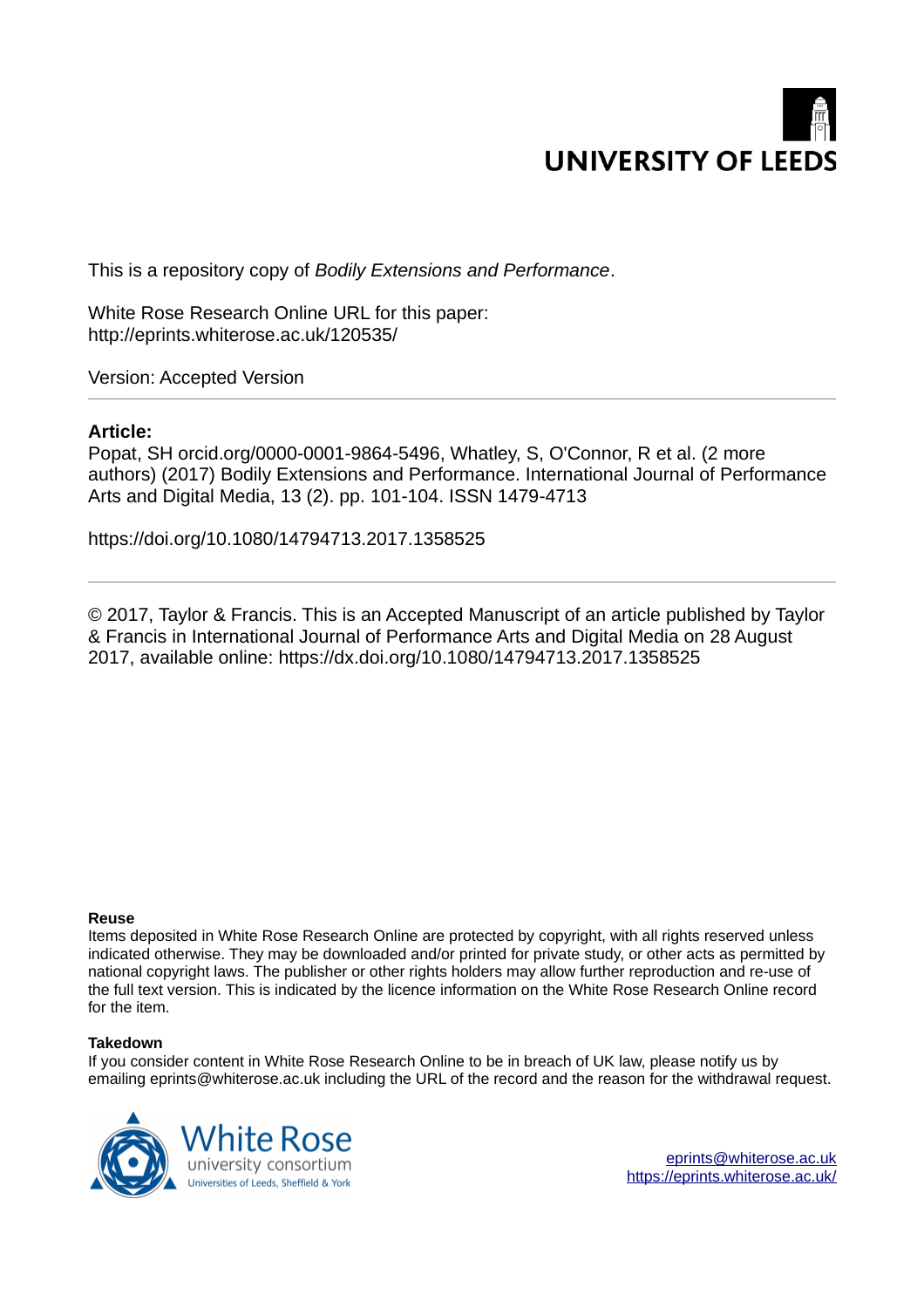## **Bodily Extensions and Performance: Editors' Introduction**

Editorial by Sita Popat, Sarah Whatley, Rory O'Connor, Abbe Brown and Shawn Harmon<sup>1</sup>

In contemporary technological society, bodily extension has become a regular occurrence for many people. Extensions can attach to or connect with human bodies to adjust, change, or augment them in physical or virtual spaces, including artificial limbs, contact lenses, and digital avatars. They can be as hi-tech as a surgeon manipulating a device to operate remotely on a patient in another country, as media-present as a Paralympian athlete with running blades, or as everyday as a blind person using a stick. We might use extensions ourselves or witness others using them in workplaces, social environments, at home, and in the media. They may be perceived as enabling tools by some, replacing or augmenting body parts, capacities or abilities, perhaps leading to superhuman feats (Thompson 2012). However, others may see them as disabling restrictions, with their use enforced by social or cultural expectations about what a body should be (Betcher 2001). Inevitably, extensions are incorporated into body images and implicated in social identities (Serlin 2004). This Special Issue on 'Bodily Extensions and Performance' raises critical questions about the nature of extended bodies and body-technology practices. The six essays concerned with the lived experiences of such bodies, highlighting processes of incorporation and hybridity (Donnarumma), influence and exchange (O'Brien), blurring and entanglement (Wilson), shifting identities (Riszko), destabilisation and metamorphosis (Stępień) and defamiliarisation of the everyday (Sobchack).

 $\overline{a}$ 

<sup>1</sup> This work was supported by the Wellcome Trust [201515/Z/16/Z].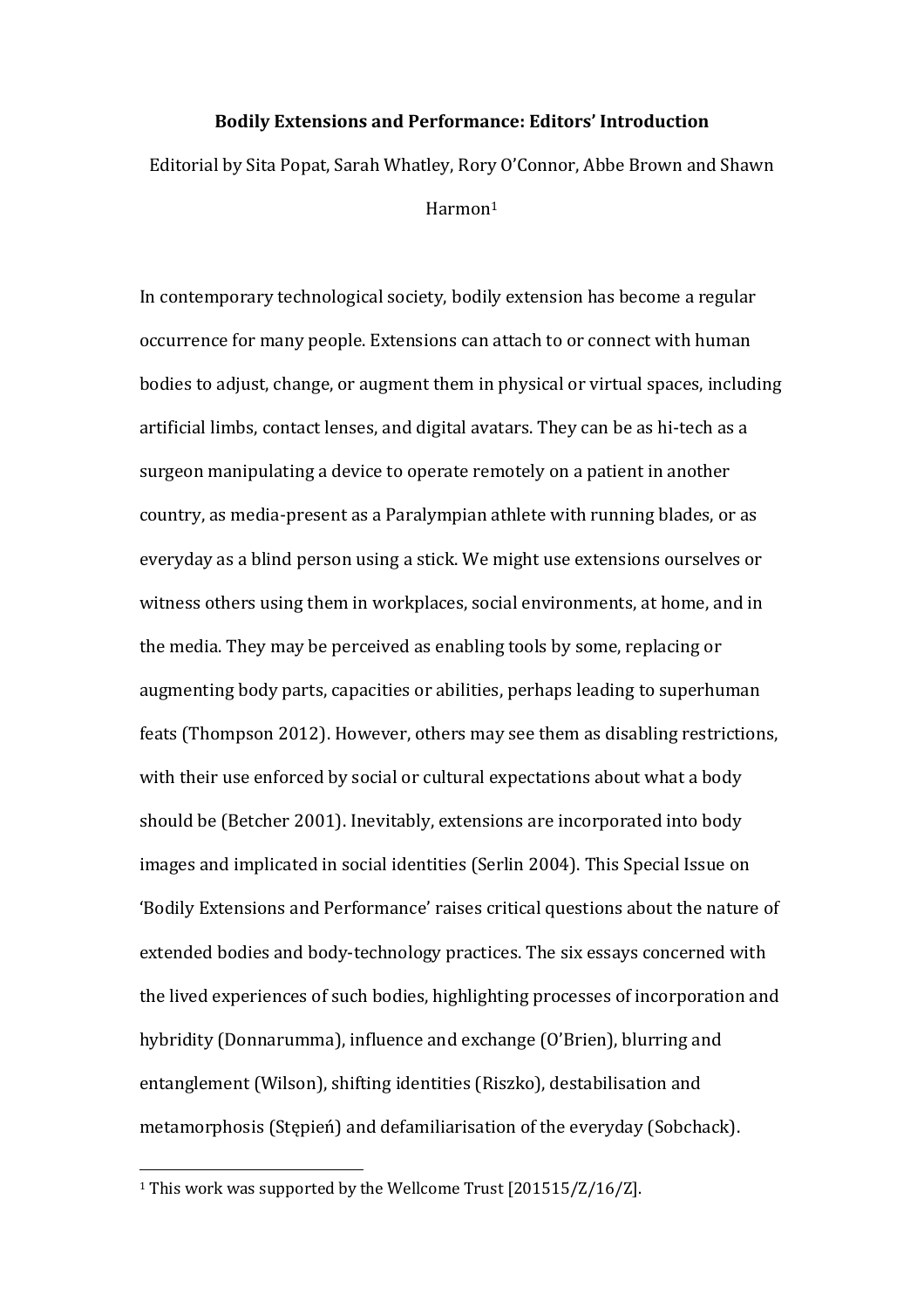The increasingly complex blending of bodies and technologies has corresponded with a rise in the intellectual popularity of the cultural theories of posthumanism and new materialism. These philosophies offer direct monist challenges to the dualist tendencies of humanist perspectives, denying priority of mind over matter, and of flesh over other forms of material (Braidotti 2013, Dolphijn & Tuin 2012). 'Bodily Extensions and Performance' was an intentionally provocative choice of title for this issue, given that 'bodily extension' implies the centrality of a body to be extended, and at least one of our authors has responded by rejecting this conceptualisation. Yet we argue that neither monist nor dualist perspectives are able to appreciate experiences of bodily extension. In theories and practices of performance, bodies are well recognised as sites of knowledge. The importance of sensory perception, including the internal senses of proprioception and kinaesthesia, is understood in relation to the specific communication of affect and empathy (Reynolds & Reason 2012, Massumi 2002). If we are to understand what it means to live as flesh-technology entities, and to grasp the sensory and ethical implications thereof, performance is an important disciplinary arena in which to debate questions of bodily experience.

The articles in this Special Issue address the coming together of flesh and other materials, acknowledging processes of assembly and the influence of interfaces in the fluid becoming of embodied extended beings. Bodies are accustomed to extending their internal sensory fields to include other materials, with the blind person's stick as a prime example. Kinaesthetic and proprioceptive senses can be pushed out into those extensions with surprising alacrity (Sobchack 2010, p.60),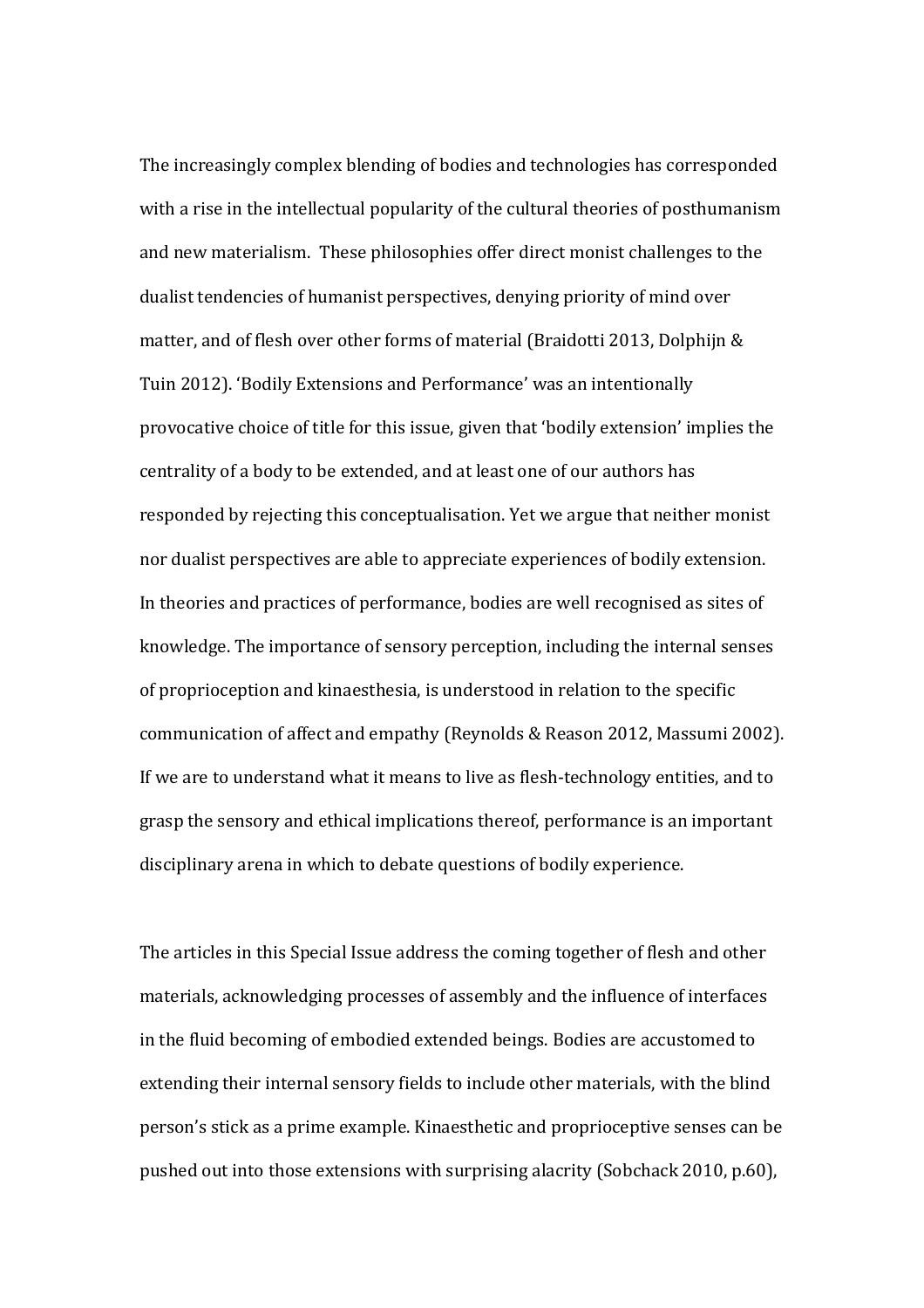so that even a rubber hand with little visual veracity may be incorporated into one's bodily sensory field in a short space of time (Tsakiris & Haggard 2005). Bodies develop movement memories that include extensions to the extent that an amputee can forget that walking is not possible without an artificial leg (Murray & Forshaw 2012). Lived experiences of multi-material bodies demonstrate a less clean distinction than the polarity of some monist and dualist philosophies might suggest. They are closer to DeLanda's definition of assemblage (2016), in which the relative autonomy of the parts is respected. The assemblage and the parts exist simultaneously on the ontological plane – their properties emerge from and are contingent upon their relationship with each other. The emergent properties and capacities of the whole are different from (not more or less than) the sum of the parts. Our six contributors each explore the autonomy of the parts and the ontology of the whole, in contexts of performance, installation art, music, live art, fashion and everyday life. Some address processes of becoming by which the extended body comes into existence, and all acknowledge, tacitly or explicitly, points of porosity and/or friction at the interfaces between parts.

In the first article, Marco Donnarumma responds to our Special Issue provocation by rejecting the idea of bodily extension altogether, and instead embracing "bodily incorporation", which he defines as being the inhabitation of hybrid, co-dependent forms of human-machine embodiment. Sidestepping the cyborg as an "ambiguously popularised and drastically softened" figure, Donnarumma focuses on hybrid bodies and technologies in performance art, drawing upon examples including his own experiences as a performer. He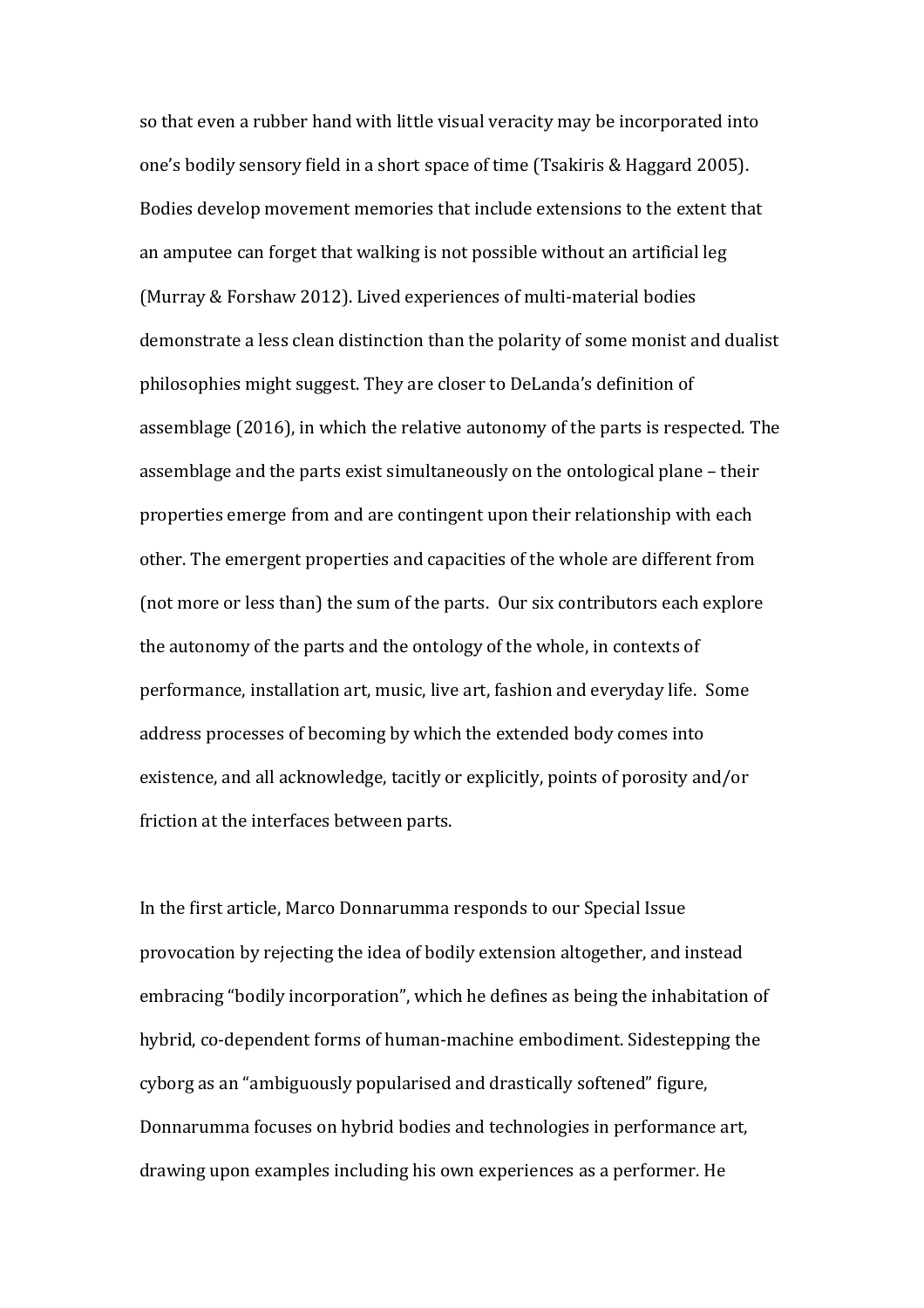describes processes of psychic attunement or entrainment between body and technology that support hybridisation and prevent "artificial separations of the technological body from its lived experience". This shifts the focus of attention, he argues, "from result to process, from separateness to relationality, from integrity to hybridity", making the dichotomy of body/extension "undefendable". His analysis of performing in his own work, *Corpus Nil*, illustrates and extends his proposal for alternative forms of embodiment that incorporate bodies and technologies both willingly and unconsciously through automaticity. When performing, he explains, he becomes a technological body that is mutable, relational and hybrid.

The second article takes a different approach, actively separating bodies and technologies in order to explore productive interactions between them. Employing Don Ihde's theory of human-technology relationships and his ideas on how technology both amplifies and reduces a body's potentiality, Daniel O'Brien examines experiences of participation in interactive art installations. He considers the examples of *Legible City* (1988) and *Scenario* (2011), both of which require the user's bodily motion for the artwork to be constituted. For O'Brien, the nature of bodily extension via technological devices in these examples is a process of co-evolution. Unique experiences are created by and for each user via the interface between his/her body and the installation's technology. He uses Ihde's human-technology relationships to demonstrate how this can be seen as a process of deep exchange and mutual influence. The technology both extends and limits the user's body and his or her potential actions, and the user negotiates ways of moving and being that accommodate those extensions and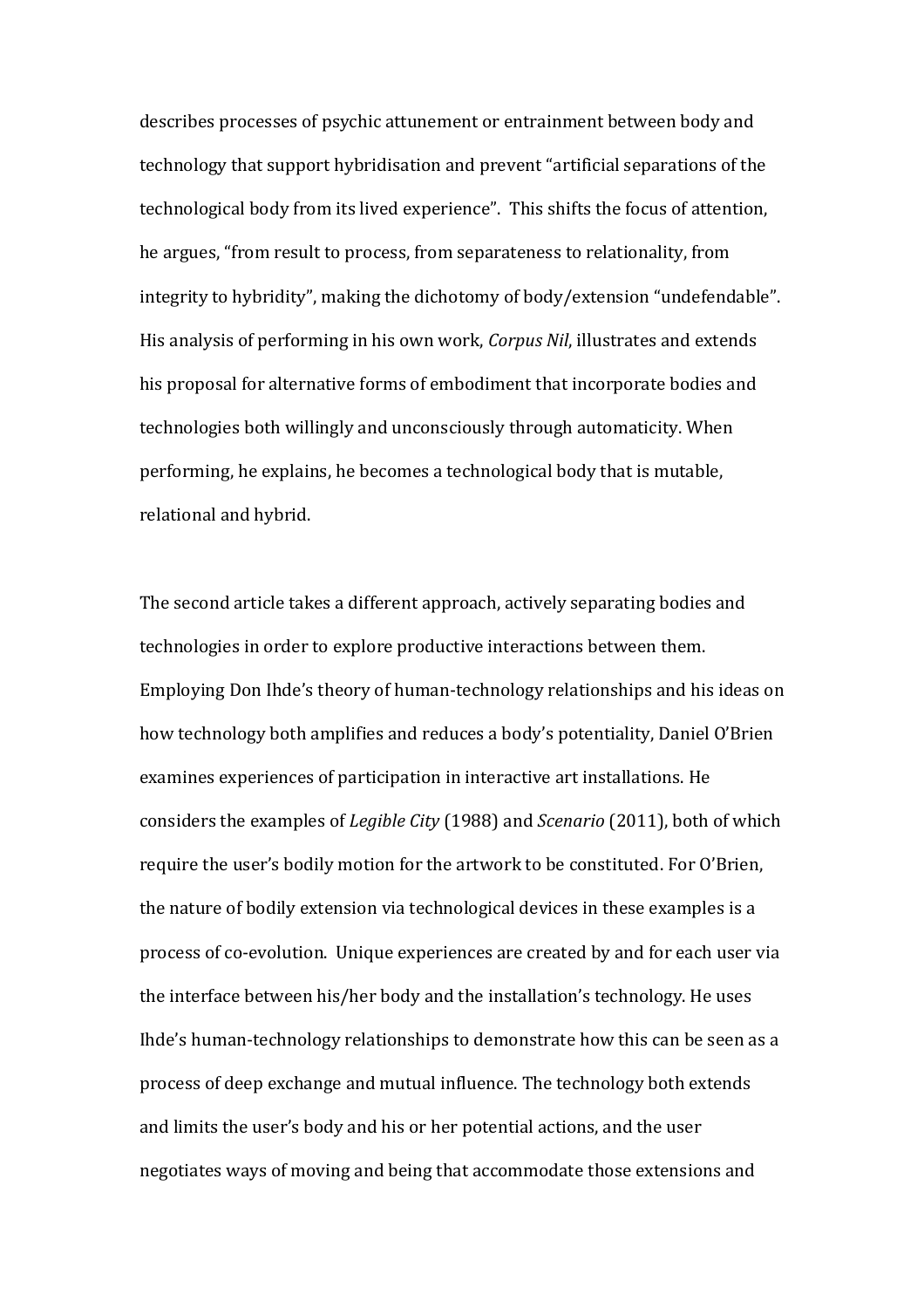limitations. Their resulting relationships produce creative outcomes within the content of the artwork.

Samuel Wilson's article takes our Special Issue's theme into music, proposing that "music and musical practices both extend bodies and permeate them". He describes a long-standing modernist approach to the body in musical composition, and proposes a contemporary posthuman perspective that recognizes the three-way relationship between instrument, player and sound as a "human-non-human entanglement". There are parallels between Wilson's discussion of player-instrument relationships and Donnarumma's explanation of jazz musicians' techniques, with both acknowledging the creative value of the skilled performer being taken outside his or her comfort zone in different ways. Wilson uses Ferneyhough's seminal *Time and Motion Study* cycle to show how complex scoring for voice, instrument and electronic equipment entangles the human performer as an object with other objects, rather than demonstrating virtuoso mastery over the objects. He updates a previous analysis of the performer as cyborg in this work, referencing the materiality of the augmented voice. Wilson concludes that the scoring of the body alongside other objects (analogue and electronic) "gives rise to unpredictable interactions and interferences of one component by its others". Distinctions between instrument, player and sound become blurred in the practice of making music.

Like Wilson, Leila Riszko is concerned with technological augmentation of the voice. However, her emphasis is on the effect of vocal extension upon identity, and the location of the voice in relation to the body. Her article focuses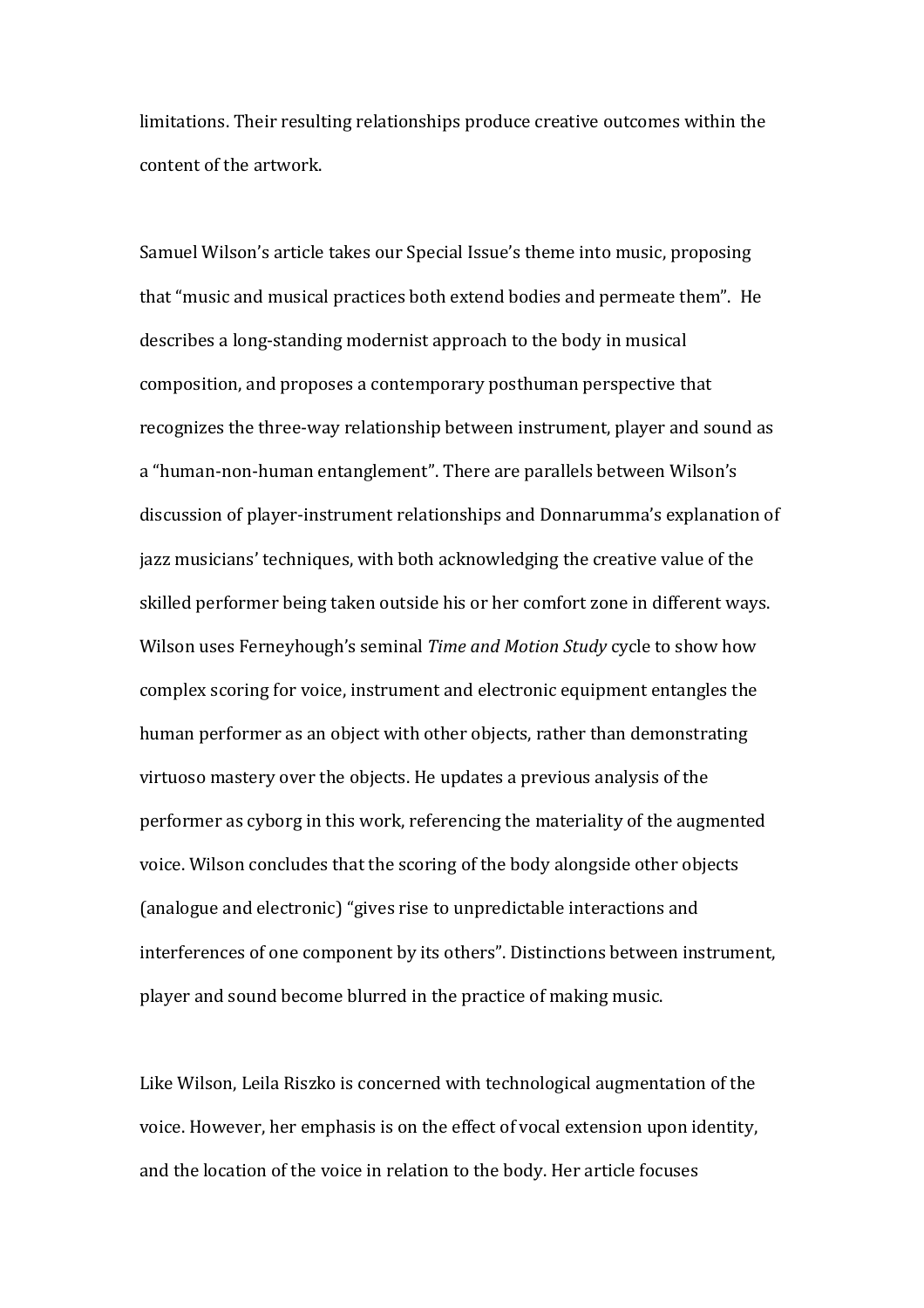particularly on the work of boychild, a queer, black, trans artist who employs a sci-fi aesthetic in lip-synched performances. Riszko argues that boychild uses posthuman performance strategies to communicate meaning through combinations of body, voice and technology. The use of technologically enhanced audio and lip-synching places the voices of others within boychild's body, extending it and creating hybrid identities that may be human, avatar or animalistic in nature. Riszko explores the voice as both embodied and external to the body, through ventriloquism, lip-synching and other vocal practices. She considers the voice as both immaterial and material through Dolar's 'acousmatic' (or un-bodied) voice, Žižek's voice-as-object and Connor's 'vocalic body'. She proposes that boychild's technologically extended, constantly shifting body and voice work against fixed categories and resist dominant normative body politics because of their fluidity and ambiguity as both separate and whole.

In the penultimate article, Justyna Stępień addresses fashion technologies as bodily extensions in the work of Alexander McQueen. She explains how McQueen departs from mainstream fashion to design clothes that subvert and alter bodies in ways that are closer to art installations than consumer products. Stepień's analysis of the destabilisation of "normative conventions of beauty" in McQueen's work reflects the body politics that Riszko identifies in boychild's performances. This includes McQueen's portrayal of "the technical transformation of disability" in the form of double-amputee Paralympic champion Aimee Mullins on the front cover of *Dazed and Confused* magazine. Stępień argues that McQueen's work represents the metamorphosis of embodied form, incorporating human, animal and technical materials as interconnecting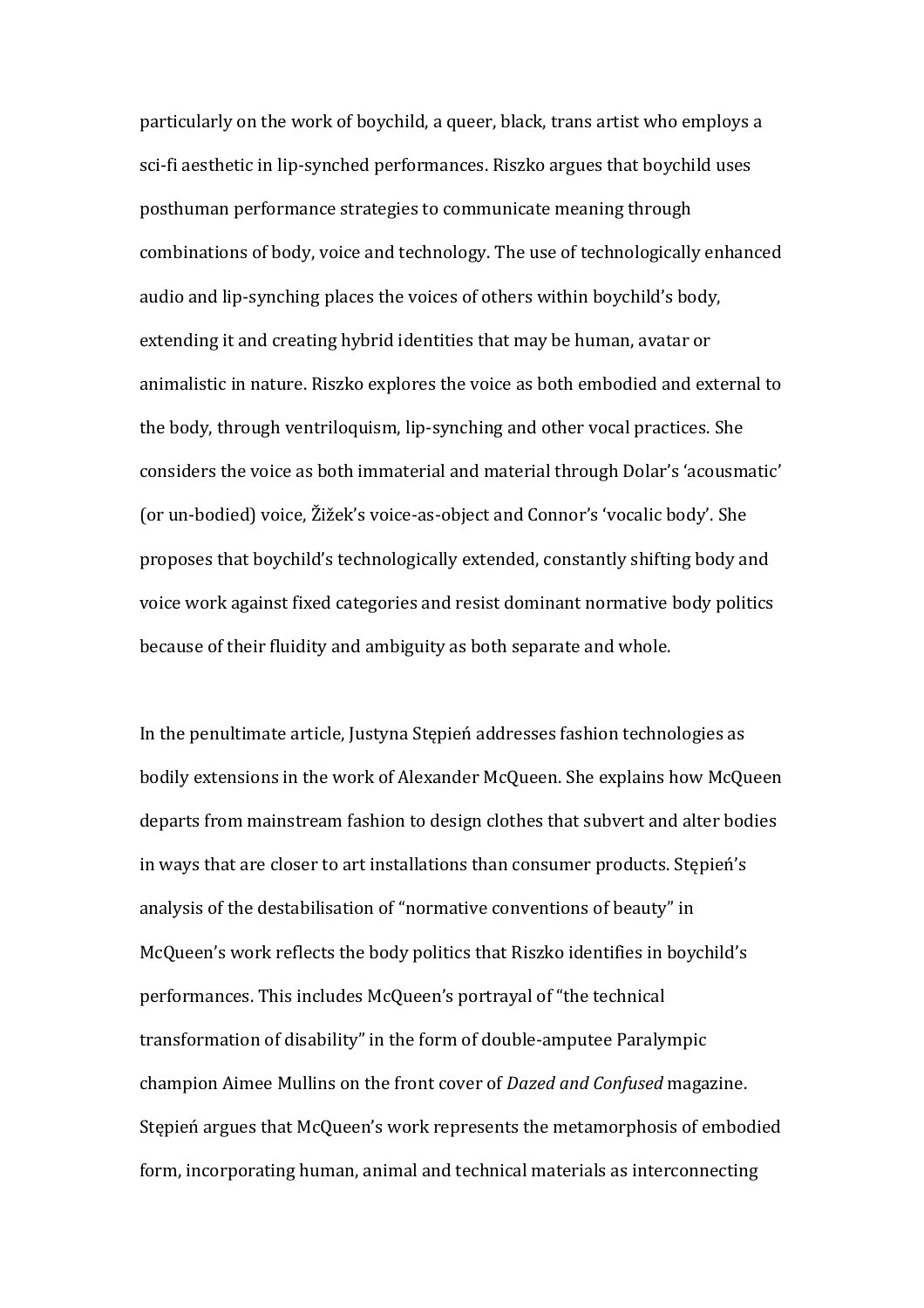entities. Like Riszko, she sees such posthuman embodiment as resisting fixity, constantly engaged in processes of unfolding and becoming as material assemblages.

The final article by Vivian Sobchack brings a different kind of register to this Special Issue, examining experiences of bodily extension through everyday and virtuosic movement. Sobchack discusses embodied form and motion for people who are "differently-abled", drawing upon her perspectives as media theorist and cultural critic and as a person who uses an artificial leg following an amputation. Her argument weaves together phenomenological description and interpretation to explore how daily activities become defamiliarised as a body's material form changes. She describes her own technological extensions of limbs, crutches and canes, and their impacts upon the choreography of moving in and through the world. Her article explains how it feels to be an assemblage of flesh and technology that is unfixed, malleable, and how it affects interactions with environments and with others. Body and limb exist as both separate and merged, bounded and blurred, with time, practice, skill and pain playing prominent roles in everyday processes of becoming.

As we explained earlier, it is the nature of assemblages that the component parts retain their relative autonomy alongside the identity and properties of the whole, and so it is with this Special Issue. Each essay addresses a specific theme in a particular context, but as a collection they testify to the complexity of the lived experience of bodily extension. Many draw upon posthumanist and/or new materialist theories to indicate the equivalence of flesh and technology, particularly when discussing the witnessing of body-technology assemblages.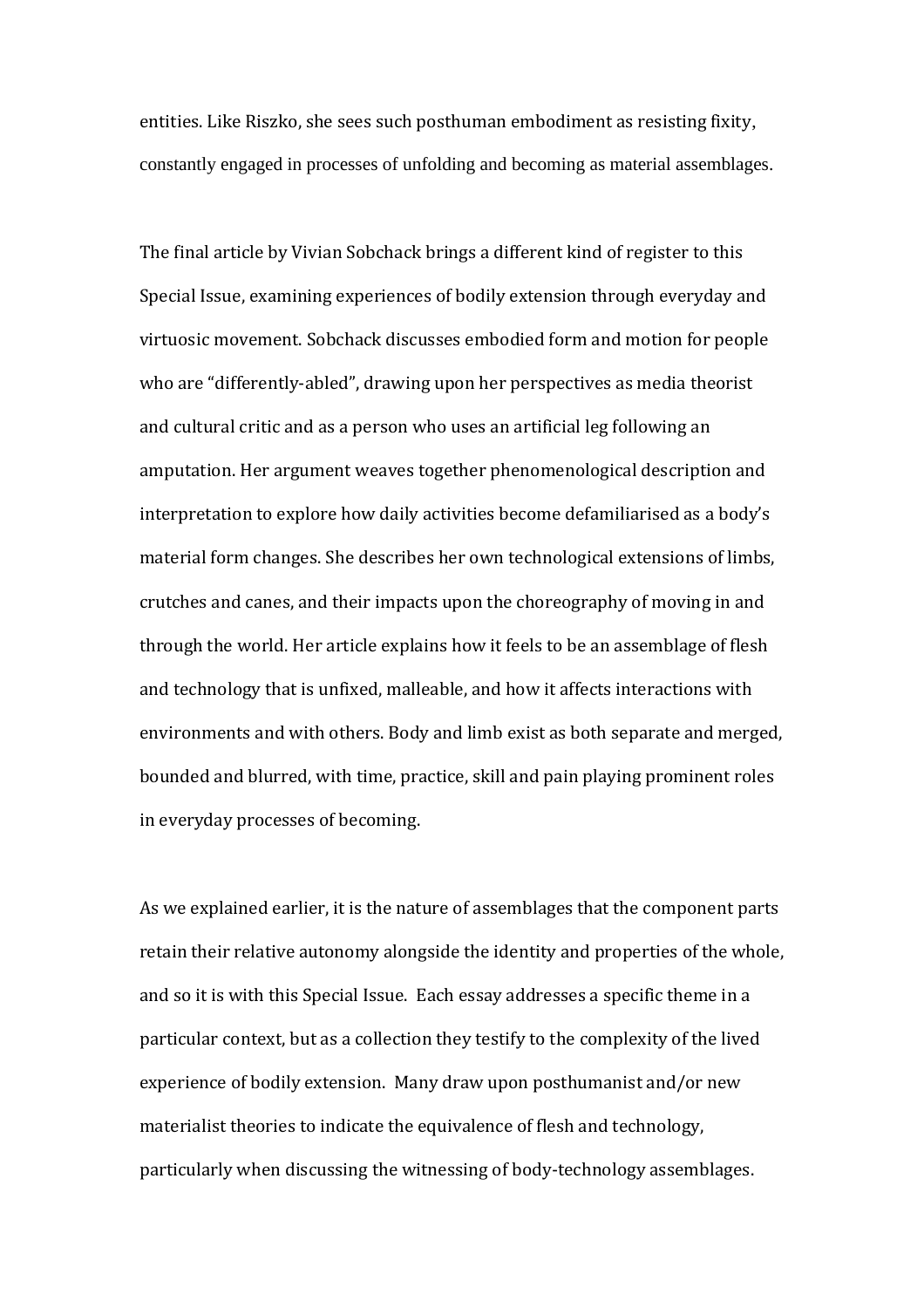However, all of them also acknowledge the processes and interfaces involved in becoming and experiencing such assemblages, in terms that reveal layering and fragility at individual and cultural levels. Inevitably all of the authors return at some point to narrate from the perspective of the human body component, since the sensory field of that body is critical to the process of interfacing with technological parts. This Special Issue proposes that experience should not be overlooked in the study of flesh-technology blending and merging, but that such experiences are a key part of understanding how these processes occur. We propose that new concepts of what it means to be a person in a technological age are needed ‒ a flexible approach that recognises the fluid nature of contemporary lived bodies, which might include a variety of extensions at different times, with different qualities, capacities and abilities. We need to learn to live as assemblages and to recognise the implications individually, socially and culturally. We offer this Special Issue as a catalyst for further research in this area.

Betcher, Sharon (2001) 'Putting my Foot (Prosthesis) Down', *Women's Studies Quarterly* 3&4, pp.35-53.

Braidotti, Rosi (2013) T*he Posthuman*, Cambridge: Polity.

DeLanda, Manuel (2016) *Assemblage Theory*, Edinburgh: Edinburgh University Press.

Dolphijn, Rick & Tuin, Iris van der (2012) *New Materialism: Interviews and Cartographies*, Michigan: Open Humanities Press

Massumi, Brian (2002) *Parables for the Virtual: Movement, Affect, Sensation*, Durham & London: Duke University Press.